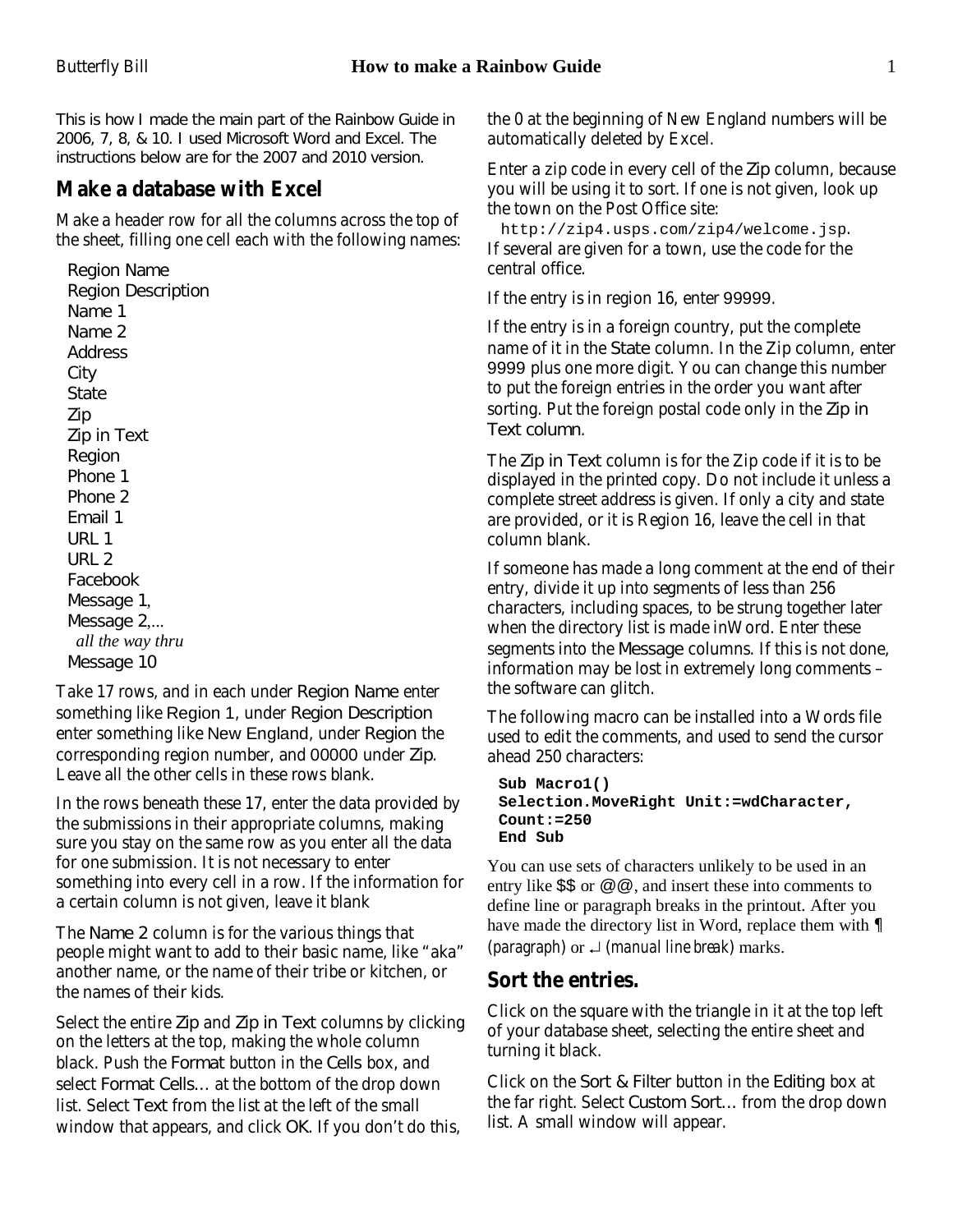After Sort by, select Region, Values, and Smallest to Largest.

Click on Add Level at the top left, then select Zip, Values, and A to Z.

Add another level, then select Name 1, Values, and A to Z.

Click OK

Check the City, State, and Region columns to see if they came out in the right order. Correct any erroneous region or zip code numbers and sort again.

Save the database file, and close it.

#### **Make a directory list generator with Word.**

Select the Mailings tab in the middle of the row at the top of the window.

Click the Start Mail Merge button in the Start Mail Merge box in the toolbar, second from the left. Select Directory from the list that drops down.

Click the Select Recipients button. Select Use Existing List... from the dropdown list. A small window will appear named Select Data Source, and by default it will show the folder My Data Sources located in My Documents.

(If you want, you can click on My Documents in the middle of the list at the left of the window, and then browse to where you have your Excel .xlsx file, but I have found it simplest to keep it in My Data Sources and then put a shortcut to it in the folder I am keeping all the other Rainbow Guide files in.)

Select the database .xlsx file by clicking on it, making a black box appear around the letters. Click OK

A new small window will appear named Select Table. If you have made more than one sheet in your Excel file (so far you haven't), select the one where your main list is by clicking. Be sure the check mark box is selected next to the words First row of data contains column headers. Click OK.

In the Write & Insert Fields box to the right, click on the Insert Merge Field button. A drop down list will appear with the all the names in the header row of the database file. Select a name to insert it into the document. It will appear as a field code, surrounded by « » marks.

When you have entered all the fields. format them with the fonts and sizes you want for them in the printed Guide. The following is similar to what I used in 2010:

## «Region\_Name»

*«Region\_Description»* **«Name\_1» «Name\_2»** «Address\_1» «City\_1», «State\_1» «Zip\_in\_Text» «Phone\_1» «Phone\_2» «Email\_1» «URL\_1» «URL\_2» «Facebook» «Message\_1» «Message\_2» «Message\_3» «Message\_4» «Message\_5» «Message\_6» «Message\_7» «Message\_8» «Message\_9» «Message\_10»

Note the spaces between the fields.

Be sure to add an extra ¶ mark at the end, or the name in the next entry will be appended to the end of the comments.

This produces a printout like the following example:

# Region 8

*Central Plains & Ozarks*

**Thunder Bunny & the kids: Justin, Jason, & Jennifer** 420 Organic Ave. Sproutville, OK 74401 918-609-6969 918-819-1981 thunderbunny@wahoo.com www.thunderbunny.com www.loudrabbits.org Thunder Bunny

 This is my first gathering. It is really awesome to be around you people who all love each other so much. I'm into natural foods, Reiki, Tai Chi, Sufi, and Whoopi. Hey, you wouldn't by any chance happen to have a cigarette, would you?

When making the directory list, all fields that correspond to an empty cell in the Excel database will be skipped over when Word compiles the list.